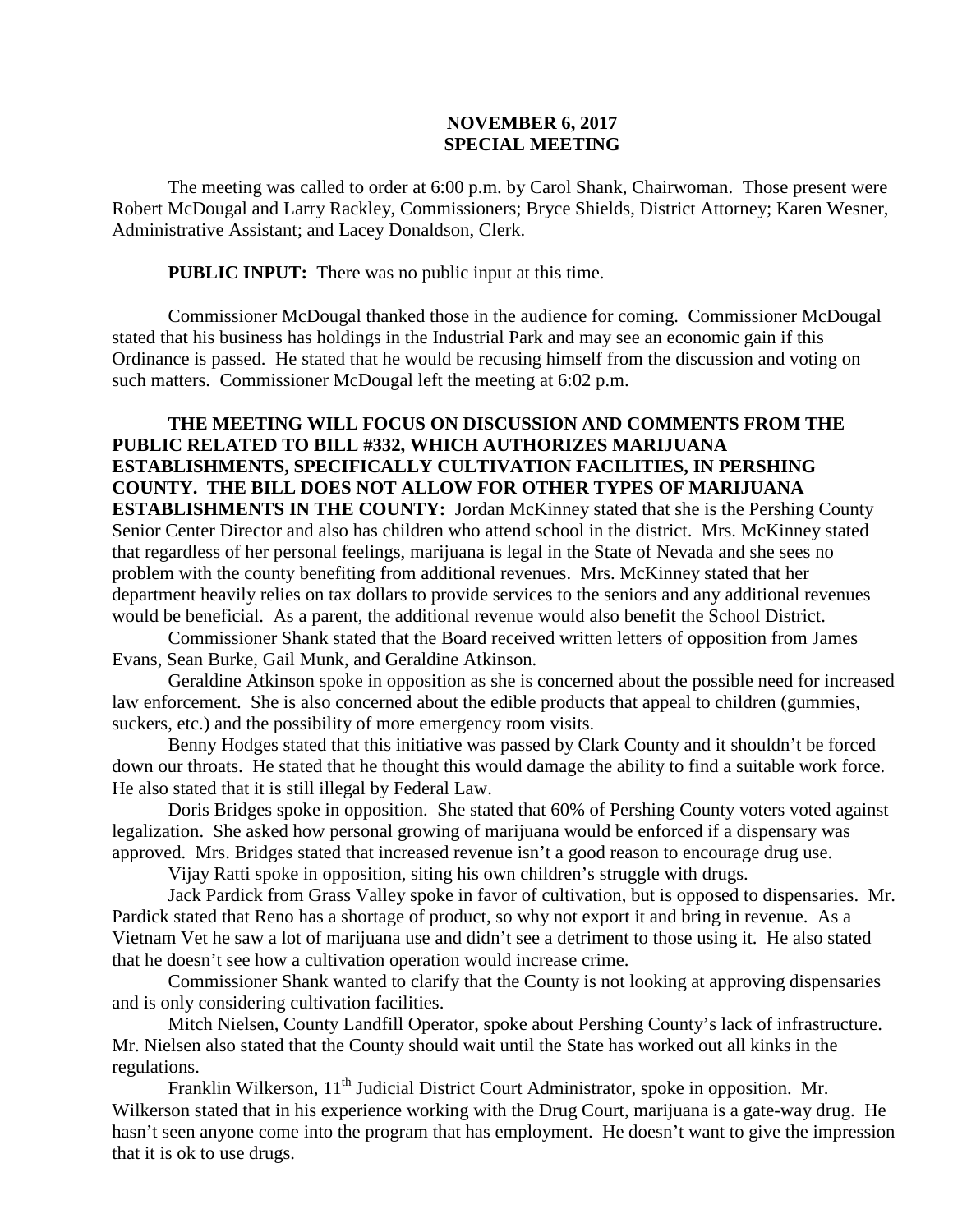Mike Murphy asked if an Impact Statement had been prepared. He would not be opposed to a secured grow facility, with the product shipped out of the County, but feels that this is premature without an Impact Statement. Mr. Murphy would also like to see any increased revenue from such a facility given to the School District for computer science programs.

Jessica Wilkerson stated that she is a 2006 graduate of Pershing County High School and is currently a psychology student. Mrs. Wilkerson stated that there is hard evidence that marijuana is a gate-way drug. Mrs. Wilkerson referenced studies and statistics relevant to that evidence.

Tom Moura stated that this is not the right step for our community to take. Our community has always been morally responsible and this is a step in the wrong direction. Mr. Moura also expressed concern with the proximity of the Industrial Park and a possible cultivation facility to the 4-H building. He also believes it would put an additional strain on law enforcement.

Lisa Pontius stated that the statistics mentioned earlier are irrelevant as marijuana is legal in Nevada. All the revenue is going to Washoe County and the cultivation is not keeping up with demand. Ms. Pontius has years of experience with youth in Pershing County and marijuana is not the gate-way drug for kids in Pershing County, alcohol is. Ms. Pontius stated that people are going to use marijuana no matter what, so why not make safe sources available. Cannabis oil provides non-addictive pain relief that opioids don't. Decisions should be made based on reality, not scare tactics.

Carl Clinger mentioned the faces in the Crime in the Courts section in the paper. He reiterated others testimony regarding the ill-effects of marijuana. Mr. Clinger stated that the Ordinance already states what everyone is feeling; that the statutes authorizing marijuana establishments "fail to conform to the character of Pershing County and threatens the health, safety, and general welfare of the inhabitants of the unincorporated areas of Pershing County".

Alan List asked what neighboring rural counties are doing. Commissioner Shank stated that Churchill, Douglas, Elko, Humboldt and Lyon counties have prohibited marijuana establishments. He also asked what the projected revenue would be. Mrs. Shank stated approximately \$120,000 a year. Mr. List feels that it would cost the county more in enforcement than any increase in revenue. Mr. List also doesn't see the difference between a grow facility and a dispensary. He is totally against allowing it to be grown and then shipping the problems somewhere else.

JC Astle, a student at Pershing County High School, spoke about his mother abusing alcohol and him and his siblings being taken away from her. He struggles with learning disabilities. Mr. Astle feels that the County shouldn't be making decisions based on money.

Bruce Harkreader stated that he has been involved in law enforcement for over 40 years. Mr. Harkreader feels that \$120,000 is pocket change. He gave Chairwoman Shank some information about crime where drugs were a factor.

Darin Bloyed stated that the Board has heard from the court system and the Sheriff and didn't see why they would move forward. Mr. Bloyed stated that he sat on the Commission when the moratorium was put in place. The people voted 60% against initiative and the Board is here to serve those people.

Paul Schlehr from Grass Valley stated that it sounds like most in the room are against recreational use of marijuana. Mr. Schlehr stated that he has no problem with a grow facility producing for medical use only.

Kevin Machado spoke about morality and taxes. Mr. Machado thought time would be better spent trying to get a gas station in Grass Valley; which would bring in more gas tax.

Lamont Wanner stated that marijuana is a gate-way drug, but the gate swings both ways. He has known individuals who have stopped using hard drugs through the use of marijuana. Mr. Wanner feels that we are over-thinking the infrastructure for a facility, stating there is plenty of space for cultivation.